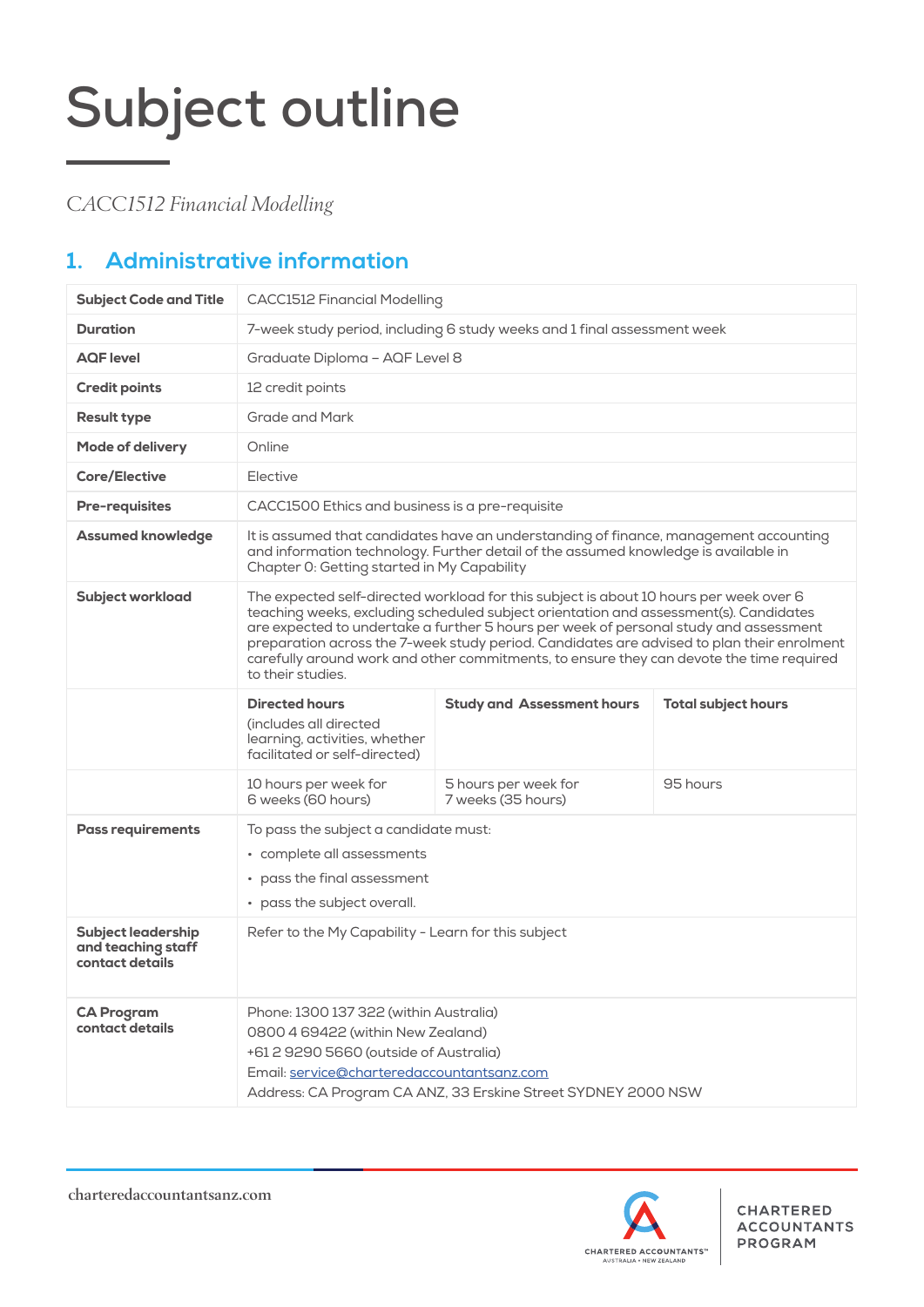*CACC1512 Financial Modelling*

## **2. Subject description**

In this subject you will combine your technical and professional expertise with practical financial modelling approaches, enabling you to contribute to solving business problems and making business decisions. You will explore best practice financial modelling principles and develop the skills and knowledge to prepare robust, flexible and transparent financial models. You will learn to critically evaluate existing financial models to determine their usefulness and identify opportunities to improve their fitness for purpose. You will practice applying professional judgement when developing financial models to ensure the inputs and assumptions used to create financial models produce outcomes that are relevant and that add value.

## **3. Subject Learning Outcomes (SLOs) and how they align with Course Learning Outcomes (CLOs)**

| <b>Subject Learning Outcome/</b><br><b>Objectives</b>                                                                                                | CLO <sub>1</sub> | CLO <sub>2</sub>   | CLO <sub>3</sub> | CLO4 | CLO <sub>5</sub> | CLO <sub>6</sub> | CLO7 | CLO <sub>8</sub> |
|------------------------------------------------------------------------------------------------------------------------------------------------------|------------------|--------------------|------------------|------|------------------|------------------|------|------------------|
| <b>SLO1</b> Apply technical and<br>professional expertise to<br>analyse how financial modelling<br>can contribute to business<br>decisions           | V                |                    |                  |      | ✓                |                  |      |                  |
| <b>SLO2</b> Analyse and critically<br>evaluate existing financial<br>models to determine their<br>ability to produce a desired or<br>intended result | ✓                | $\boldsymbol{\nu}$ |                  |      |                  | V                |      |                  |
| <b>SLO3</b> Apply best practice<br>financial modelling principles<br>to design and develop financial<br>models                                       |                  |                    |                  |      |                  | V                |      |                  |
| <b>SLO4</b> Apply professional<br>judgement when designing and<br>developing financial models                                                        |                  |                    |                  |      |                  | V                |      |                  |

On successful completion of the subject candidates will be able to:

The list of GradDipCA Course Learning Outcomes can be accessed online at <https://www.charteredaccountantsanz.com/become-a-member/course-descriptions/ca-program>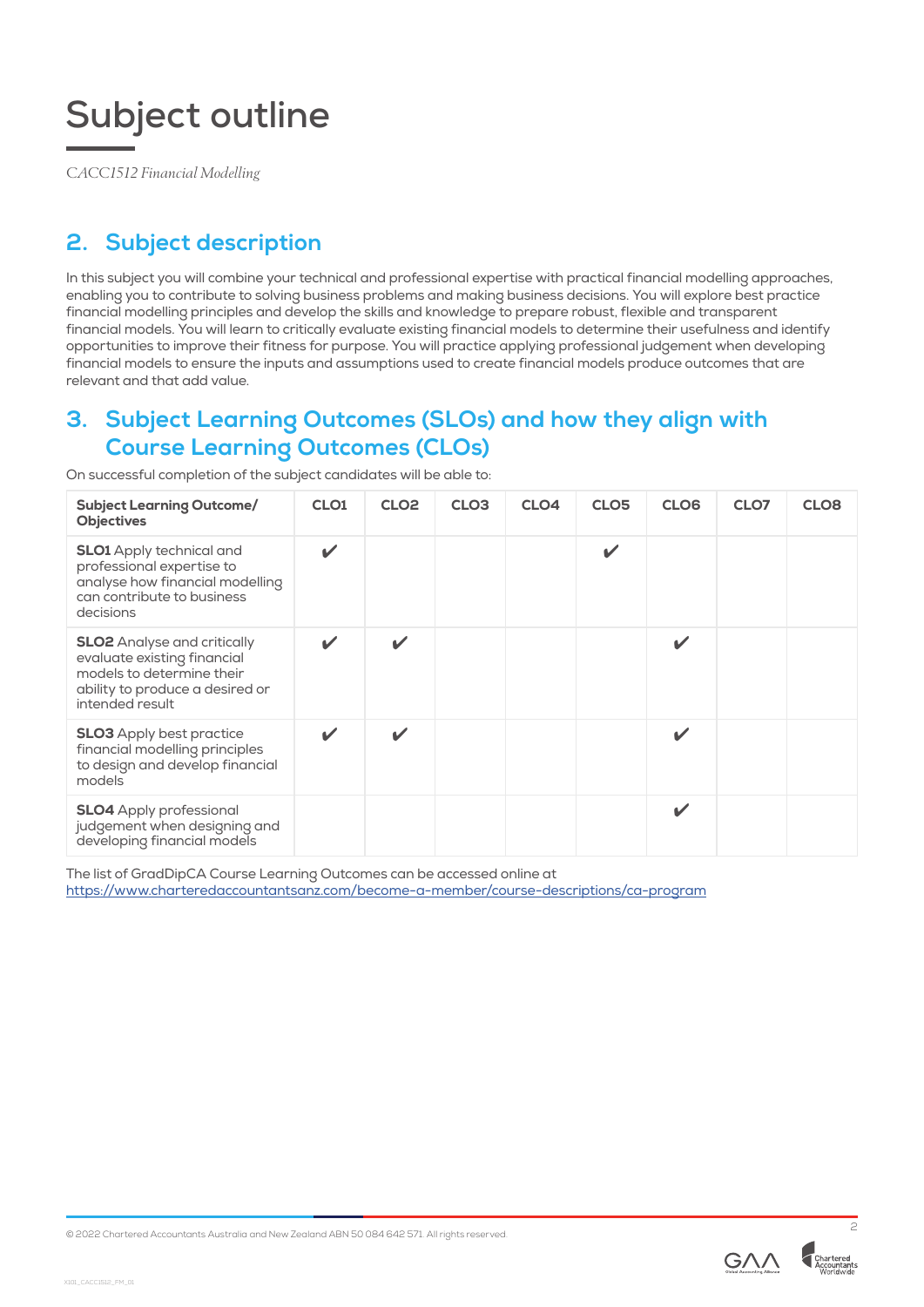*CACC1512 Financial Modelling*

## **4. Contribution to the development of Graduate Attributes (GAs)**

This subject contributes to the following graduate attributes of the Graduate Diploma in Chartered Accounting (GradDipCA), with emphasis on:

- GA1 Ethics and integrity
- GA2 Critical thinking and judgement
- GA4 Accounting technical expertise
- GA7 Problem-solving and decision-making
- GA8 Digital and data acumen

This list of Graduate Attributes for the GradDipCA can be accessed in the CA Program information available online: <https://www.charteredaccountantsanz.com/become-a-member/course-descriptions/ca-program>.

## **5. Teaching and learning strategies**

This subject has the following key learning components:

- A digital study guide that provides key information to support the central concepts of each subject topic, including any required and further recommended readings where applicable and links to foundational concepts for key activities. Access to all readings is provided via My Capability and/or the CA ANZ library.
- Interactive chapters that supplement the study guide and demonstrate how concepts can be applied in a range of contexts. Interactive chapters are provided via My Capability and may include videos, practice questions, articles, worked examples and activities.
- Case studies are used to support the application of knowledge and skills to real-world problems and issues.

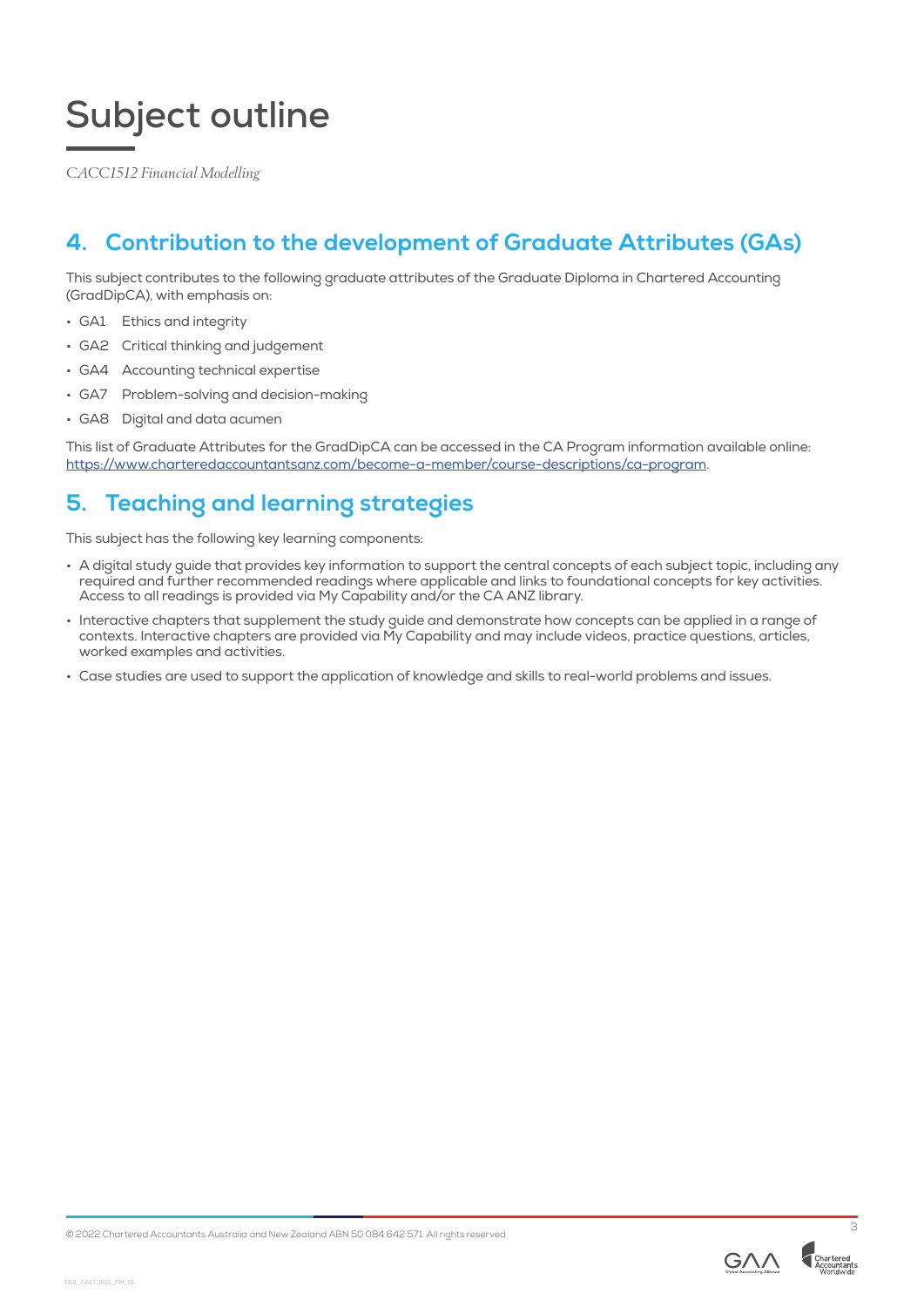*CACC1512 Financial Modelling*

## **6. Learning and Teaching activities**

| <b>Week</b>  | <b>Chapter and topics</b>                                                                                                                                                                                                                                                                          | <b>Learning and Teaching Activities</b>                                                                                                                                                                                                                                                                                                        | <b>Effort and Assessment</b>                                                                                                    |
|--------------|----------------------------------------------------------------------------------------------------------------------------------------------------------------------------------------------------------------------------------------------------------------------------------------------------|------------------------------------------------------------------------------------------------------------------------------------------------------------------------------------------------------------------------------------------------------------------------------------------------------------------------------------------------|---------------------------------------------------------------------------------------------------------------------------------|
| $\mathbf{1}$ | 1. Introduction to financial<br>modelling<br>1.1 What is a Financial Model?<br>1.2 Types of financial models<br>1.3 Modelling tools<br>1.4 What is a Chartered<br>Accountant's role?<br>1.5 The future of modelling and<br>technology<br>2. Best practice principles<br>2.1 What is best practice? | Candidates will review study guide<br>chapters and topics and associated<br>LMS content.                                                                                                                                                                                                                                                       | Directed study: 10 hrs<br>Personal study and assessment<br>preparation: 5 hrs                                                   |
| 2            | 2. Best practice principles<br>(cont.)<br>2.2 Model structure<br>2.3 Microsoft Excel functionality<br>3. Model reviews<br>3.1 What is a model review and<br>why do we do them?<br>3.2 Types of review<br>3.3 Excel tools used to<br>automate review processes                                      | Candidates will review study guide<br>chapters and topics and associated<br>LMS content.                                                                                                                                                                                                                                                       | Directed study: 10 hrs<br>Personal study and assessment<br>preparation: 5 hrs                                                   |
| 3            | 4. Design and build a financial<br>model (cont.)<br>4.1 Design<br>4.2 Scope                                                                                                                                                                                                                        | Candidates will review study guide<br>chapters and topics and associated<br>LMS content.<br>Candidates will review assessment<br>information and begin preparing<br>their assessment 1 submission.<br>Candidates complete part 1 of a<br>case study based model building<br>challenge consisting of practice<br>questions and worked examples. | Directed study: 10 hrs<br>Personal study and assessment<br>preparation: 5 hrs                                                   |
| 4            | 4. Design and build a financial<br>model (cont.)<br>4.3 Build                                                                                                                                                                                                                                      | Candidates will review study guide<br>chapters and topics and associated<br>LMS content.<br>Candidates complete and submit<br>assessment 1<br>Candidates begin part 2 of the<br>case study based model building<br>challenge consisting of practice<br>question and worked examples.                                                           | Directed study: 10 hrs<br>Personal study and assessment<br>preparation: 5 hrs<br><b>Assessment 1 due: Written</b><br>assignment |

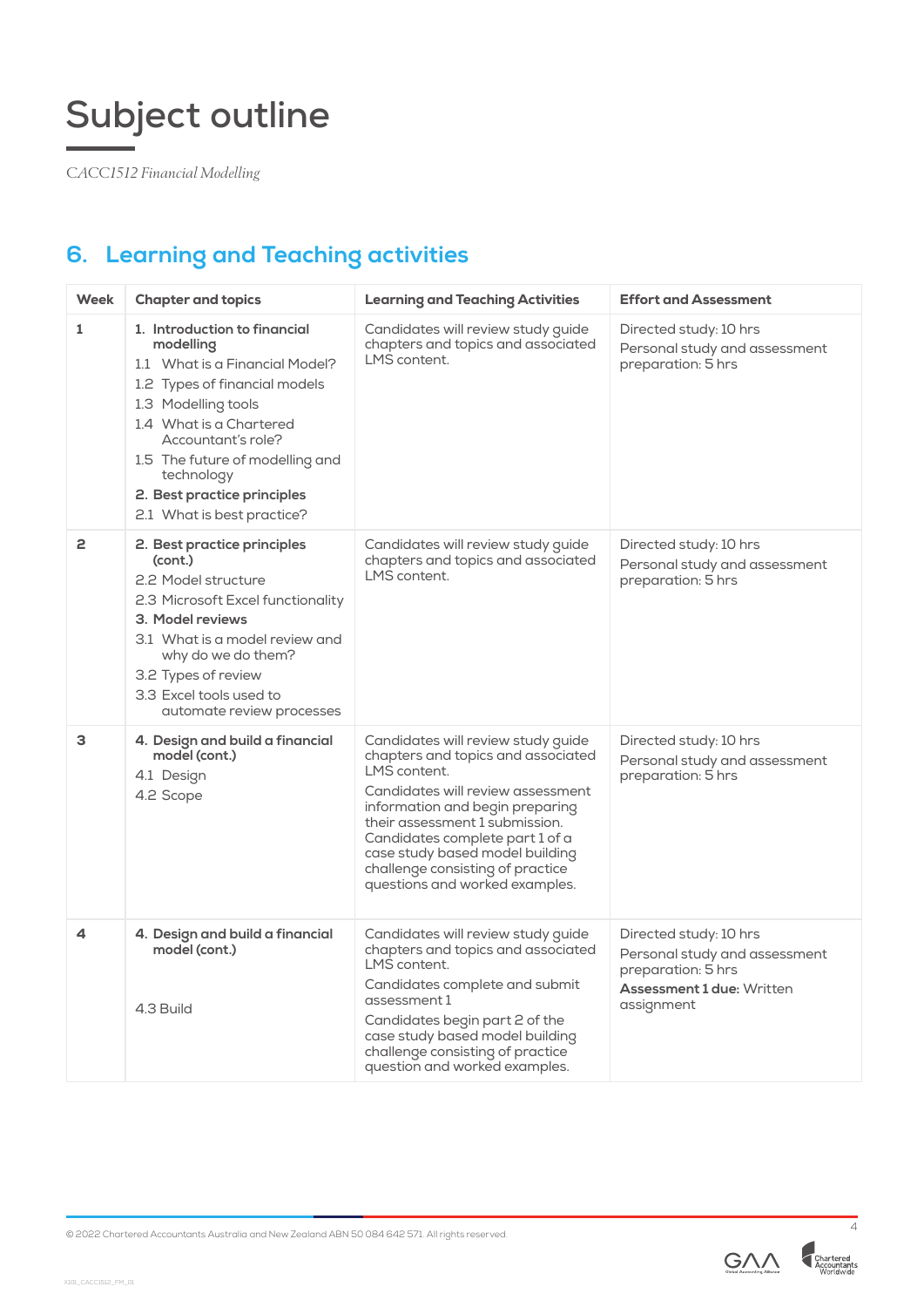*CACC1512 Financial Modelling*

| Week | <b>Chapter and topics</b>                                                                                                           | <b>Learning and Teaching Activities</b>                                                                                                                                                                                                                                                                                                          | <b>Effort and Assessment</b>                                                                                                |
|------|-------------------------------------------------------------------------------------------------------------------------------------|--------------------------------------------------------------------------------------------------------------------------------------------------------------------------------------------------------------------------------------------------------------------------------------------------------------------------------------------------|-----------------------------------------------------------------------------------------------------------------------------|
| 5    | 4. Design and build a financial<br>model (cont.)<br>4.3 Build<br>4.4 Outputs                                                        | Candidates will review study guide<br>chapters and topics and associated<br>LMS content.<br>Candidates complete Part 2 of the<br>case study based model building<br>challenge consisting of practice<br>question and worked example<br>activities.                                                                                               | Directed study: 10 hrs<br>Personal study and assessment<br>preparation: 5 hrs                                               |
| 6    | 4. Design and build a financial<br>model (cont.)<br>4.5 'How to' steps for common<br>financial model types<br>4.6 Model maintenance | Candidates will review study guide<br>chapters and topics and associated<br>I MS content.<br>Candidates complete part 3 of the<br>case study based model building<br>challenge consisting of practice<br>question and worked examples.<br>Candidates will review assessment<br>information and begin preparing<br>their assessment 2 submission. | Directed study: 10 hrs<br>Personal study and assessment<br>preparation: 5 hrs                                               |
| 7    |                                                                                                                                     | Candidates complete and submit<br>assessment 2                                                                                                                                                                                                                                                                                                   | Personal study and assessment<br>preparation: 5 hrs<br>Assessment 2 due:<br>Written assignment and recorded<br>presentation |



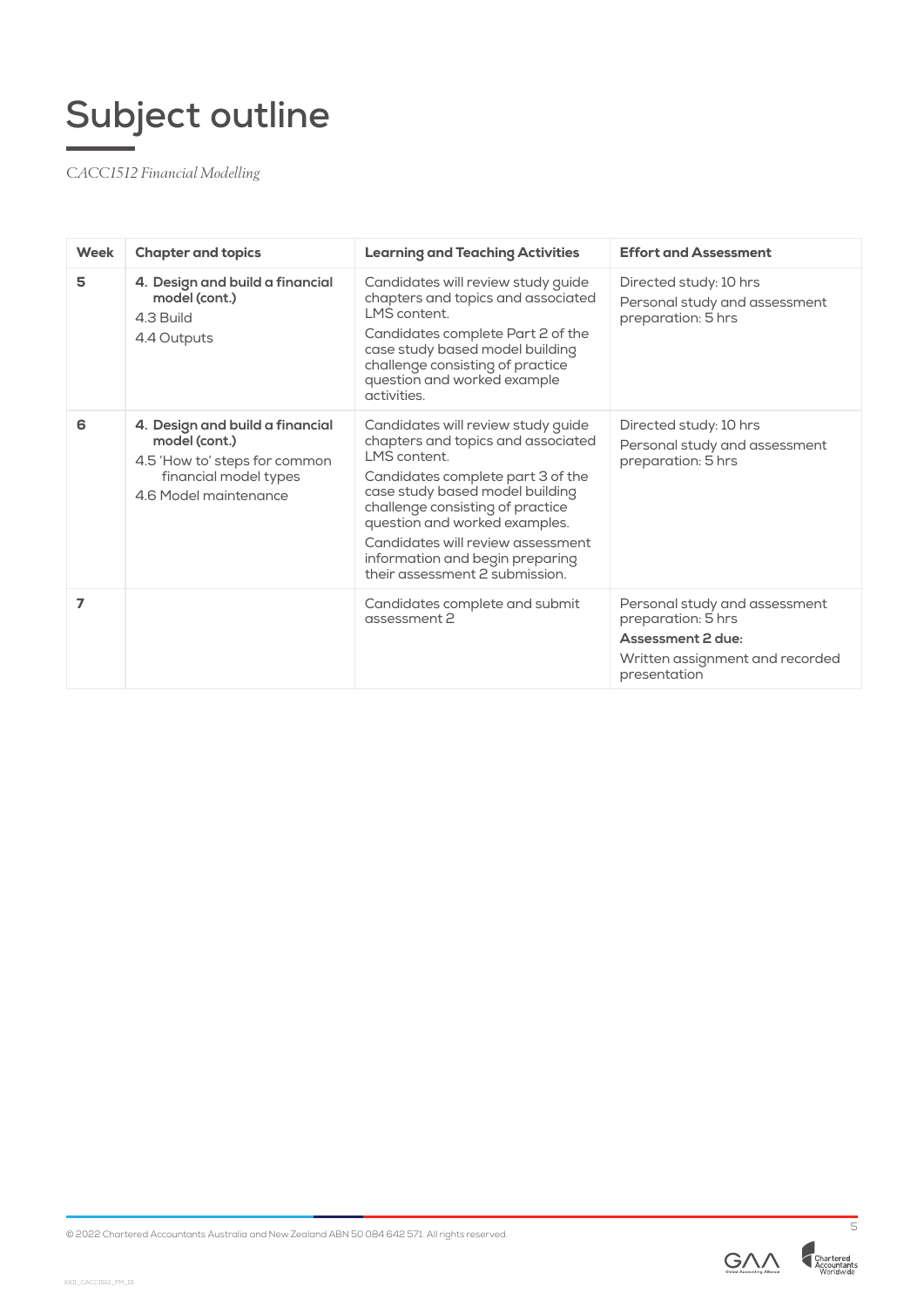*CACC1512 Financial Modelling*

## **7. Assessment tasks**

| Task<br><b>Number</b> | <b>Description</b>                                                                                                                                                                                                                                                                                                                                                                                                                                                                                                                                                                                                                                                                                                                                                                                                                                                                                                                             | <b>Assessment</b><br><b>Type</b>                                                                                           | Weighting | Week<br><b>Due</b> | SLO <sub>1</sub> | SLO <sub>2</sub> | SLO <sub>3</sub> | SLO4 |
|-----------------------|------------------------------------------------------------------------------------------------------------------------------------------------------------------------------------------------------------------------------------------------------------------------------------------------------------------------------------------------------------------------------------------------------------------------------------------------------------------------------------------------------------------------------------------------------------------------------------------------------------------------------------------------------------------------------------------------------------------------------------------------------------------------------------------------------------------------------------------------------------------------------------------------------------------------------------------------|----------------------------------------------------------------------------------------------------------------------------|-----------|--------------------|------------------|------------------|------------------|------|
| 1                     | <b>Assessment 1: Written</b><br>assignment<br>Candidates will review<br>a case study of an<br>organisation facing a<br>decision. A financial model<br>will be provided with the<br>case study materials.<br>Candidates will critique<br>the financial model with<br>regard to the case study<br>decision and best practice<br>principles and submit an<br>assignment containing<br>their critique.                                                                                                                                                                                                                                                                                                                                                                                                                                                                                                                                             | Written<br>assignment<br>(1300 words)                                                                                      | 40%       | Week 4             | $\mathbf{v}$     | $\mathbf{v}$     |                  |      |
| 2                     | <b>Assessment 2: Written</b><br>assignment and recorded<br>presentation<br>Candidates will review<br>a case study of an<br>organisation facing a<br>decision. There are three<br>parts of this assessment<br>that will be submitted<br>together.<br><b>Part A: Financial model</b><br>Candidates will use<br>case study data and<br>information to scope,<br>design and build a working<br>financial model according<br>to best practice standards.<br>Part B: Model<br>presentation Candidates<br>will record and submit a<br>video presentation up to<br>five minutes where they<br>present and explain their<br>financial model to an<br>identified stakeholder.<br>Part C: Written insights<br>and reflection on model<br>build process<br>Candidates will review the<br>case study information<br>regarding the decision the<br>organisation is facing and<br>create written insights<br>based on the financial<br>model that they built. | Assignment<br>Financial<br>model<br>Model<br>demonstration<br>(up to $5$<br>minutes)<br>Written<br>insights<br>(750 words) | 60%       | Week 7             | ✔                |                  | ✓                | ✓    |



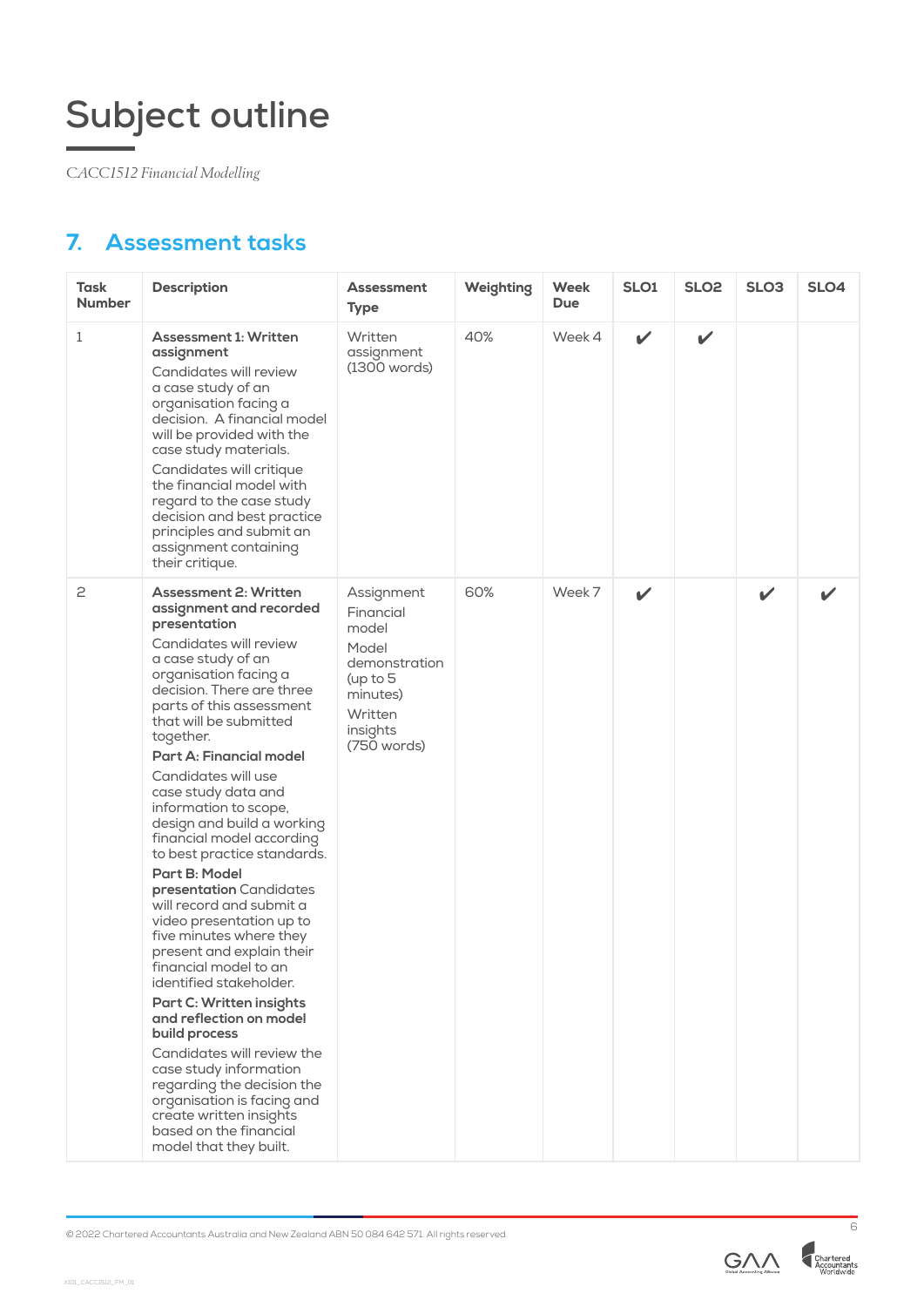*CACC1512 Financial Modelling*

## **8. Assessment details**

Detailed information about each subject assessment task, including the marking criteria, is provided in the Assessment overviews. All assessments are individual assessments unless stated otherwise.

### **9. Readings**

The list of the required readings for the subject is below. Candidates must complete required readings to successfully complete the learning activities and assessments. All required readings are assessable.

#### **Required**

• Digital study guide for this subject

### **10. Learning resources and support materials**

A range of online resources are provided in My Capability. These include the following:

- Digital study guide for this subject.
- Interactive chapters and topics for this subject, which supplement the study guide.
- Videos, practice questions, articles, worked examples and interactive activities to support key tasks and develop skills.
- Subject quizzes to support self-assessment and reflection.
- GradDipCA task words for understanding the meaning of task words that help candidates understand exactly what is being asked, and how to answer a question.
- Assumed knowledge support including links to resources to develop or refresh assumed knowledge.
- Course announcements and notices.
- Links to additional course resources, such as the assumed knowledge materials and LinkedIn Learning.
- Links to the GradDipCA course welcome page.
- Access to course help, contacts for teaching staff and candidate support services.
- Access to the CA ANZ Library.

Candidates should check My Capability regularly during the term for updates.

#### **Discussion forums**

Throughout the program, candidates have access to several discussion forums which offer opportunities to connect with other candidates online, ask questions of teaching staff, and receive general course and subject updates. These forums include the following:

- Subject topic forums where candidates can ask specific technical questions related to subject content.
- Peer-to-peer forum where candidates can discuss issues with other candidates.
- Other forums where teaching staff leaders can post additional guidance for candidates.

Candidates may post questions to the discussion board. and are expected to check their understanding for every post they make and respond to other posts to promote social learning. Posts will be reviewed by teaching staff, who will provide further guidance and moderation as required. Generally, teaching staff will respond to a post within 2 business days.



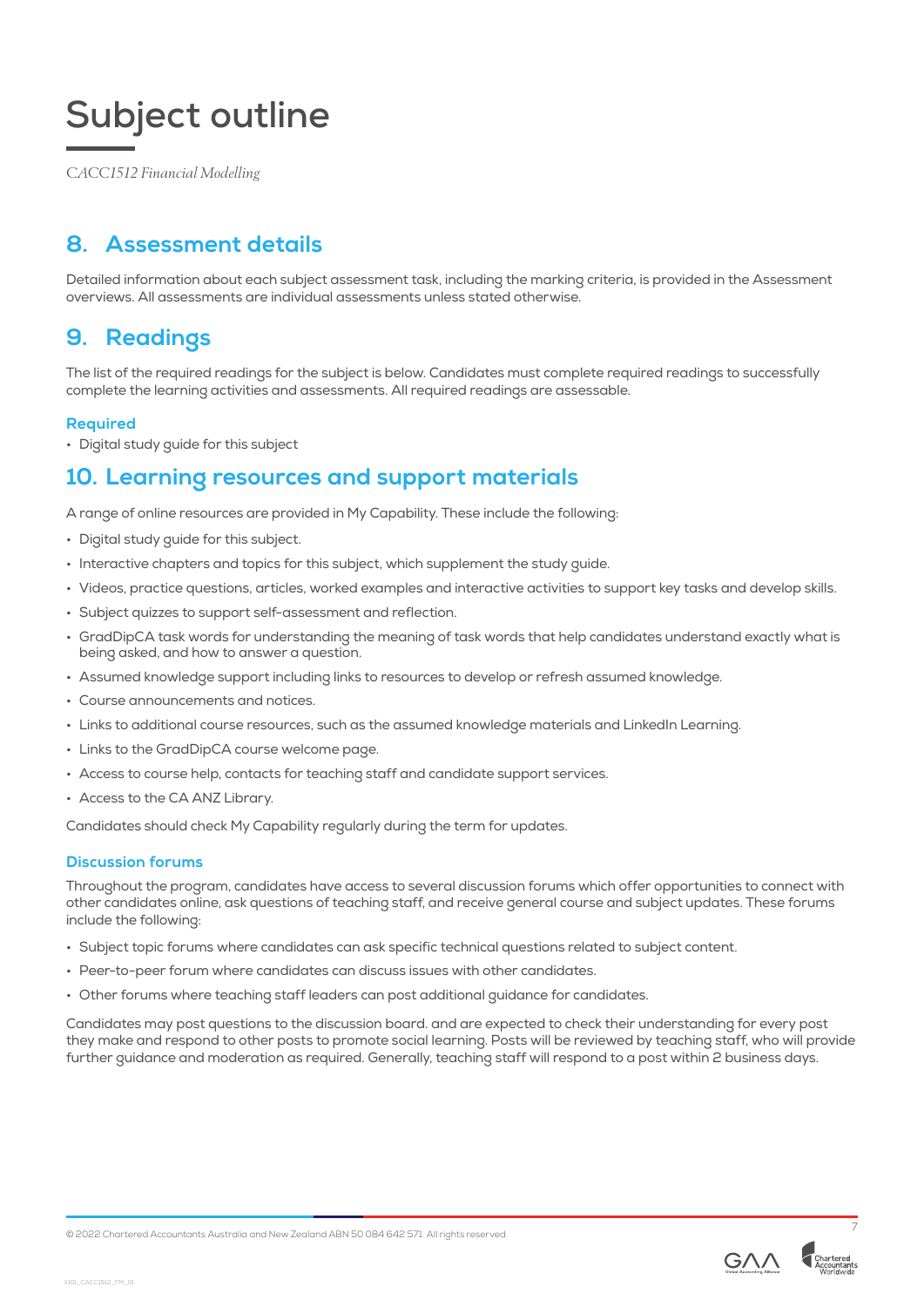*CACC1512 Financial Modelling*

#### **CA ANZ Library**

All candidates are expected to make use of a library service to support their learning.

GradDipCA candidates are expected to make use of CA ANZ Library scholarly electronic databases, which include research databases, ejournals, magazine subscriptions, eBooks and other scholarly content from the EBSCO, CCH Wolters Kluwer, and ProQuest database services. For further details about CA ANZ library services go to: [www.charteredaccountantsanz.com/member-services/resource-centre/library-and-information-service](http://www.charteredaccountantsanz.com/member-services/resource-centre/library-and-information-service).

EBSCO Business Source Corporate (online journals database) provides access to journals, magazines, newspapers, trade publications, country reports and company profiles (see https://www.ebsco.com/products/research-databases/businesssource-corporate). The main titles used from this database are The Australian Financial Review, Harvard Business Review, Strategic Finance, Taxation Today, Governance Directions. There are around 2000 different titles available.

### **11. Other required resources**

Candidates will need frequent access to a personal computer that is connected to a reliable high-speed internet connection to successfully complete each subject. Depending on the requirements of the subject(s), candidates will require internet data to watch educational videos, access research and reading materials, complete online assessments, participate in discussion forums, chat groups, and virtual classes with other candidates, and complete learning activities. It is recommended that candidates use a reference management software such as EndNote, RefWorks or Mendeley during their studies, which can assist with document storage and format referencing.

It is recommended that candidates have access to LinkedIn Learning for the duration of their studies. For GradDipCA candidates, this can be accessed through the My CA website as part of your provisional membership benefits. For more details, see [https://www.charteredaccountantsanz.com/learning-and-events/learning/linkedin-learning.](https://www.charteredaccountantsanz.com/learning-and-events/learning/linkedin-learning)

For all other candidates, a LinkedIn Learning subscription can be purchased via [https://www.linkedin.com/learning/.](https://www.linkedin.com/learning/)

## **12. Fair assessment through moderation**

Moderation describes a quality assurance process that ensures that assessments are appropriate to the learning outcomes, and that candidate work is consistently evaluated by assessors. CA ANZ's minimum standards for the moderation of CA Program assessment are described in the CA Program Assessment and Grading Policy and Procedure<sup>1</sup> available on the CA ANZ website.

### **13. Late penalties for assessment not submitted by due date**

In accordance with the principles of equity and fairness where all candidates are afforded the same opportunities to demonstrate the achievement of learning outcomes, it is expected that all candidates will have the same time to prepare their assessments. It is therefore expected that, in ordinary circumstances, candidates will submit assessments in accordance with the published schedule for assessment submission.

The time and date that an assessment is submitted is recorded by CA ANZ. Assessment items submitted after the scheduled due date, without an approved extension, may be subject to late penalties. For further information, refer to the *Assessment and Grading Policy and Procedure* available on the CA Program Policy website.

Please note it is the candidate's responsibility to keep appropriate copies/backups of all assignments submitted for assessment.

1 All of the policies governing the CA Program are available on the CA ANZ website at <https://www.charteredaccountantsanz.com/become-a-member/ca-program-policies>

© 2022 Chartered Accountants Australia and New Zealand ABN 50 084 642 571. All rights reserved. <sup>8</sup>



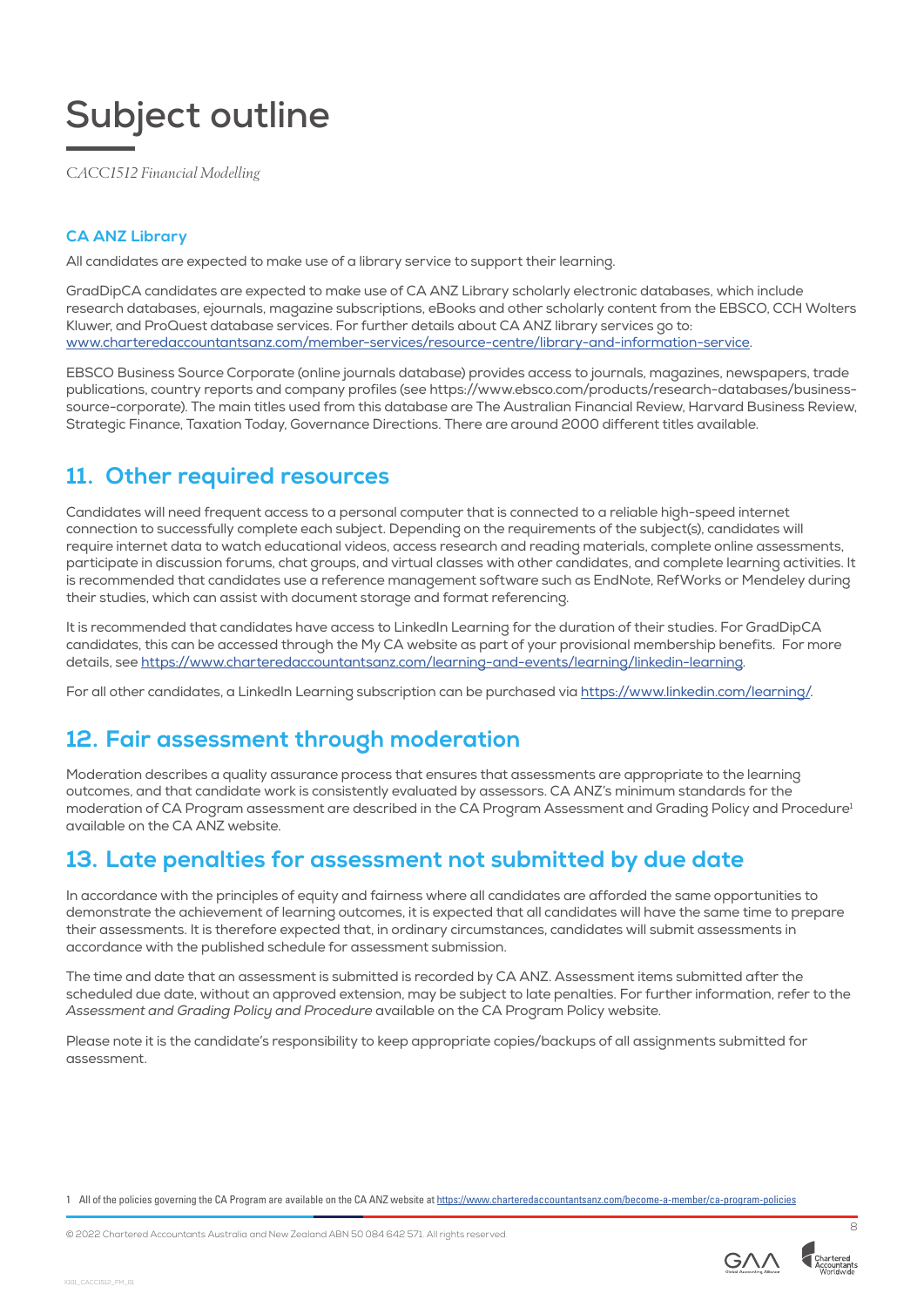*CACC1512 Financial Modelling*

## **14. Length / Duration of Assessments**

Each assessment is associated with length / duration requirements. These may be described in number of words<sup>2</sup> (e.g. written assignments), minutes (e.g. presentations) or other metrics as appropriate to the type of assessment. To ensure fairness, all candidates are held to the same standard in relation to the length/duration of an assessment. For these reasons, penalties are applied to assessments that exceed the notified length/duration by more than 10% as follows::

- Assessments that are up to 10% longer the approved length/duration: All material will be marked and no penalty will be applied.
- Assessments that are between 10% and 25% longer than the approved length/duration: All material will be marked and a 5% penalty will be applied to the final mark. For example, if the assessment is to be marked out of 100 marks, then 5% of the available marks (ie 5 marks) would be deducted.
- Assessments that are more than 25% longer than the approved length/duration: Markers will only read and assess material up to 25% above the word limit and apply a 5% penalty to the final mark. For example, if the assessment is to be marked out of 100 marks, then 5% of the available marks (ie 5 marks) would be deducted. Any additional material will not be marked.

## **15. Referencing style**

Candidates should use the Harvard referencing style in their assignment submissions. Information about the Harvard Referencing Style can be found in the Knowledge Centre.

## **16. CA Program policies and candidate Code of Conduct**

All CA Program candidates are bound by the CA Program Candidate Code of Conduct. Candidates are expected to adhere to this code, including when making statements about the CA Program in public forums, including social media platforms.

To read these policies, go to<https://www.charteredaccountantsanz.com/become-a-member/ca-program-policies>.

## **17. Enrolment**

It is each candidate's responsibility to ensure that they are correctly enrolled in each subject. Enrolment can be checked through My Capability, where candidates can also print an enrolment advice.

## **18. Special consideration in assessment**

CA ANZ recognises that candidate performance in an assessment may at times be affected by a range of extenuating circumstances beyond their control, including misadventure, accident, and illness. As such, CA ANZ gives special consideration to candidates whose performance is demonstrated to be affected by serious misadventure, accident, illness, or other extenuating circumstances to ensure that assessment of all candidates at CA ANZ is equitable and fair, while also ensuring that learning outcomes are achieved to a satisfactory level.

For details on available support, refer to the CA ANZ Assistance for Candidates Policy on the CA Program Policy webpage. If candidates require additional support during their studies, they can contact the teaching staff through

My Capability or the candidate support team on CandidateSupportProgram@charteredaccountantsanz.com.

<sup>2</sup> Word count includes everything in the main body of the text (e.g., headings, tables, citations, quotes, footnotes, lists, etc) and appendices. The only material NOT INCLUDED in the word count is the list of references.



X101\_CACC1512\_FM\_01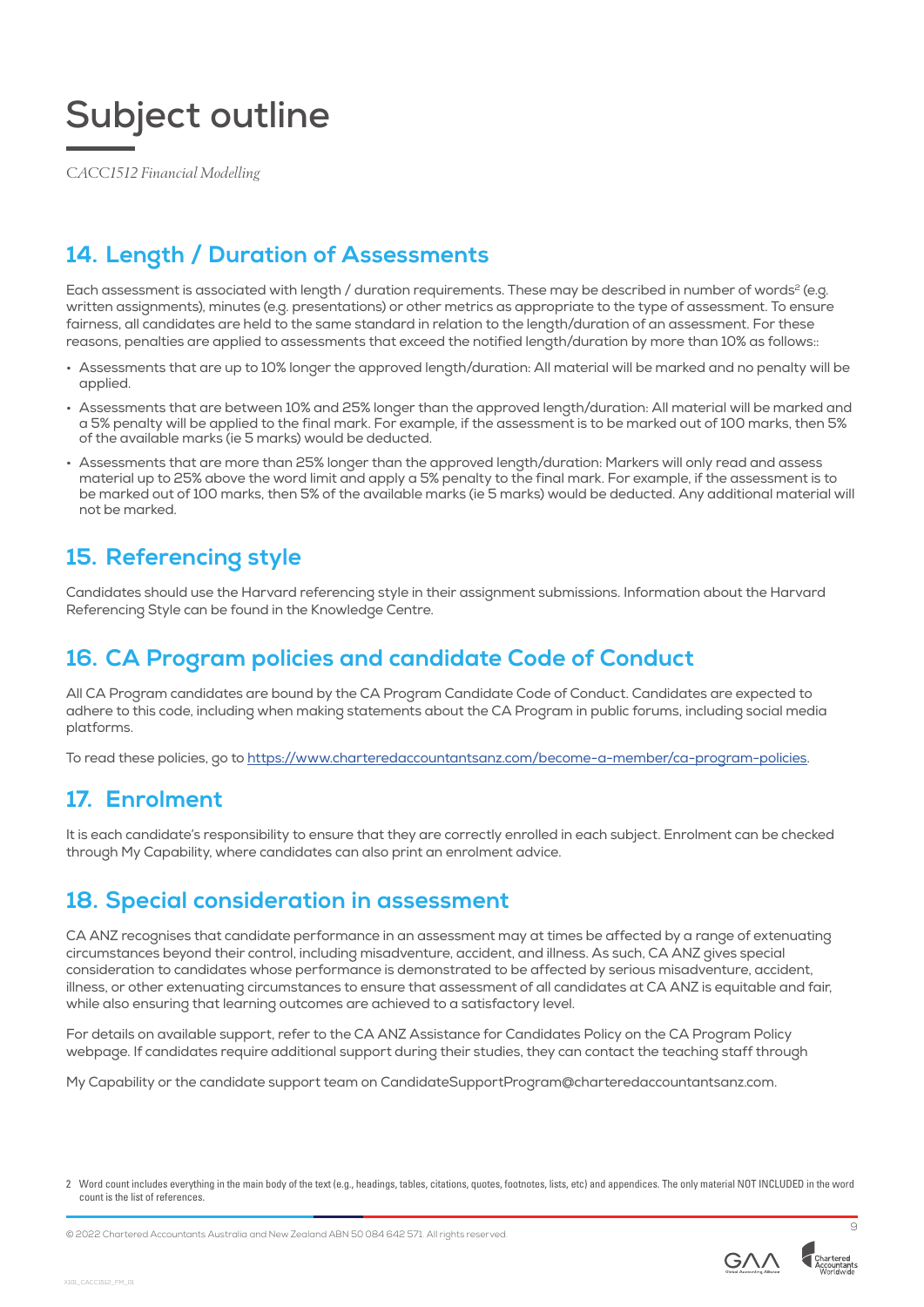

*CACC1512 Financial Modelling*

## **19. Academic integrity**

'Academic integrity' refers to actions that are aligned with values of honesty, trust, fairness, respect and responsibility in learning, teaching and research. Ethical conduct and academic integrity are fundamental to the mission of CA ANZ and academic misconduct will not be accepted.

It is every candidate's responsibility to make sure that they understand what academic misconduct is and refrain from engaging in it. This means that every assessments a candidate submits/completes in the CA Program must be their own. It also means that all forms of academic dishonesty, including cheating (including contract cheating), plagiarism, collusion, falsification or fabrication of data, and copyright infringement are not acceptable and that penalties apply in cases of academic misconduct.

All candidates are expected to familiarise themselves with the *CA Program Code of Conduct and the CA ANZ Candidate Academic Integrity Policy and Procedure*, which are available from CA ANZ website, and to act in accordance with these.

#### **Plagiarism and Plagiarism Monitoring**

Plagiarism is a form of academic misconduct that occurs when the work or intellectual property of another person is presented as one's own without appropriate acknowledgement or referencing. Plagiarism is a serious offence.

Turnitin plagiarism software is used at CA ANZ to help candidates ensure that their assignments do not contain plagiarised material and to help staff detect plagiarism in submitted work. Candidates can submit draft assignments to Turnitin for feedback concerning textual similarity or authoring issues before submitting the assignment for marking. This means that any issues that are detected can be corrected before submitting the assignment for assessment.

In accordance with the *CA ANZ Candidate Academic Integrity Policy and Procedure*, all assignments that are submitted for assessment may be subject to textual similarity review by Turnitin.com to detect plagiarism<sup>3</sup>.

## **20.Candidate support and assistance**

CA ANZ offers a range of services to support candidate learning:

- Learning support service
- Accessibility assistance service
- Counselling service
- Other wellbeing services

For further details, including information on emergency contacts, go to [https://www.charteredaccountantsanz.com/](mailto:/become-a-member/ca-program-policies?subject=) [become-a-member/ca-program-policies](mailto:/become-a-member/ca-program-policies?subject=) and refer to Candidate Support, Health, Wellbeing, Safety and Advocacy Information.

3 Use of the Turnitin.com service is subject to the Usage Policy posted on the Turnitin.com site.